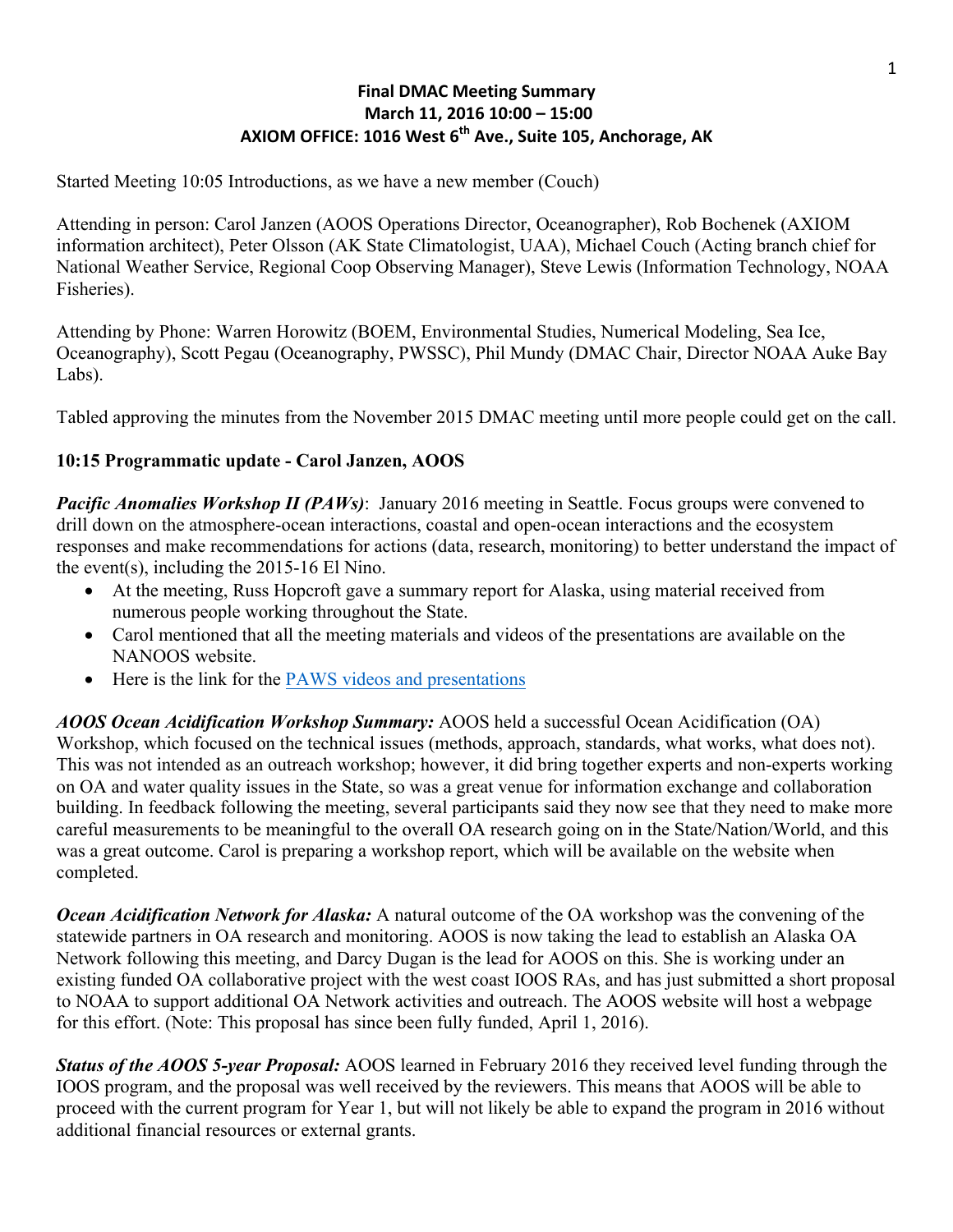*Updates from Spring IOOS Meeting:* The two-day spring IOOS meeting was held in Silver Spring, MD at the NOAA IOOS office. The new Assistant Administrator for NOAA's National Ocean Service, Dr. Russell Callender, gave a presentation. IOOS falls under the NOS mission. His relationship is important to IOOS, so it was nice to meet him and hear how he plans to interact with IOOS.

• His position provides strategic vision for NOS and leads the implementation of activities that support NOS' priorities of coastal resilience, coastal intelligence, and place-based conservation. He serves as the focal point for conveying the value of NOS products and services within NOAA and to the Department of Commerce, the Office of Management and Budget, and Congress. Dr. Callender actively establishes and grows partnerships with other federal agencies, non-governmental organizations, and industry.

Russell discussed his commitment to the IOOS program. Following his presentation, NOS program updates were presented from each program group's lead PIs, and we discussed how the RAs and IOOS could contribute to these programs, as well as the need for better collaborations going forward to avoid duplication of efforts.

### *IOOS Closing Gap Campaign:*

Carol discussed the IOOS Filling the Gaps campaign and how that works and how it has been received thus far.

- IOOS and regions are working together on an initiative to fill high priority gaps in coastal observing.
- In 2016, HFR surface current mapping gaps were identified in 3-4 regions, and the lack of O&M support for existing aging systems across the network was also discussed.
- This campaign is aimed at filling these gaps and providing O&M support where most needed, keeping in mind that not every region will benefit with each initiative request.
- The good of the whole is the approach here, and this approach appears to be resonating well within NOAA and on the Hill.
- Alaska is one of the regions that would receive additional HFR assets, for monitoring and safety along the [Arctic Marine Highway](http://www.uscg.mil/seniorleadership/docs/cg_arctic_strategy.pdf) in the Bering Strait region. (2 stations).
- The [HFR Filling the Gaps campaign handout](http://www.aoos.org/wp-content/uploads/2016/04/HFR-Campaign-flyer.pdf) and materials will be available on the AOOS website.
- Warren wanted to know how the critical gaps were picked. He also stressed the O&M needs for this program, and said AK needs more money than the average HRF set up to keep their few but complicated remote systems going. He stated that AK needs more than other states that are on the grid, and stressed we should be pushing for this. He also expressed concern over losing the expertise here in the state to make these installations possible, so supporting the AK UAF HFR team should also be considered a key priority for AOOS and IOOS.

#### *ICOOS Act Reauthorization activities:* Carol discussed the Hill visits to Rep. Don Young, and Senators Murkowski and Sullivan offices.

- 1. Congressman Don Young is the primary sponsor of House version for ACT, HR 2744. HR 2744 funding would be capped at past appropriation levels. A House mark-up is expected soon.
- 2. Senators Murkowski and Sullivan are co-sponsors of the Senate version of the ACT, S 1886. It is marked up, and hope is it will get a unanimous vote. The Senate version is more flexible with funding at "such sums as necessary".

Carol provided handouts to the DMAC for the IOOS DMAC Vision Document and the RA DMAC Survey that was conducted for the spring IOOS Meeting. Rob completed this survey?

Rob added that IOOS is trying to centralize its data system to reduce duplication in effort, and to make accessing data more seamless for the user wanting to access and see larger-scale regional data displays and data streams. With Axiom supporting work for IOOS as well as assisting other RAs with their data management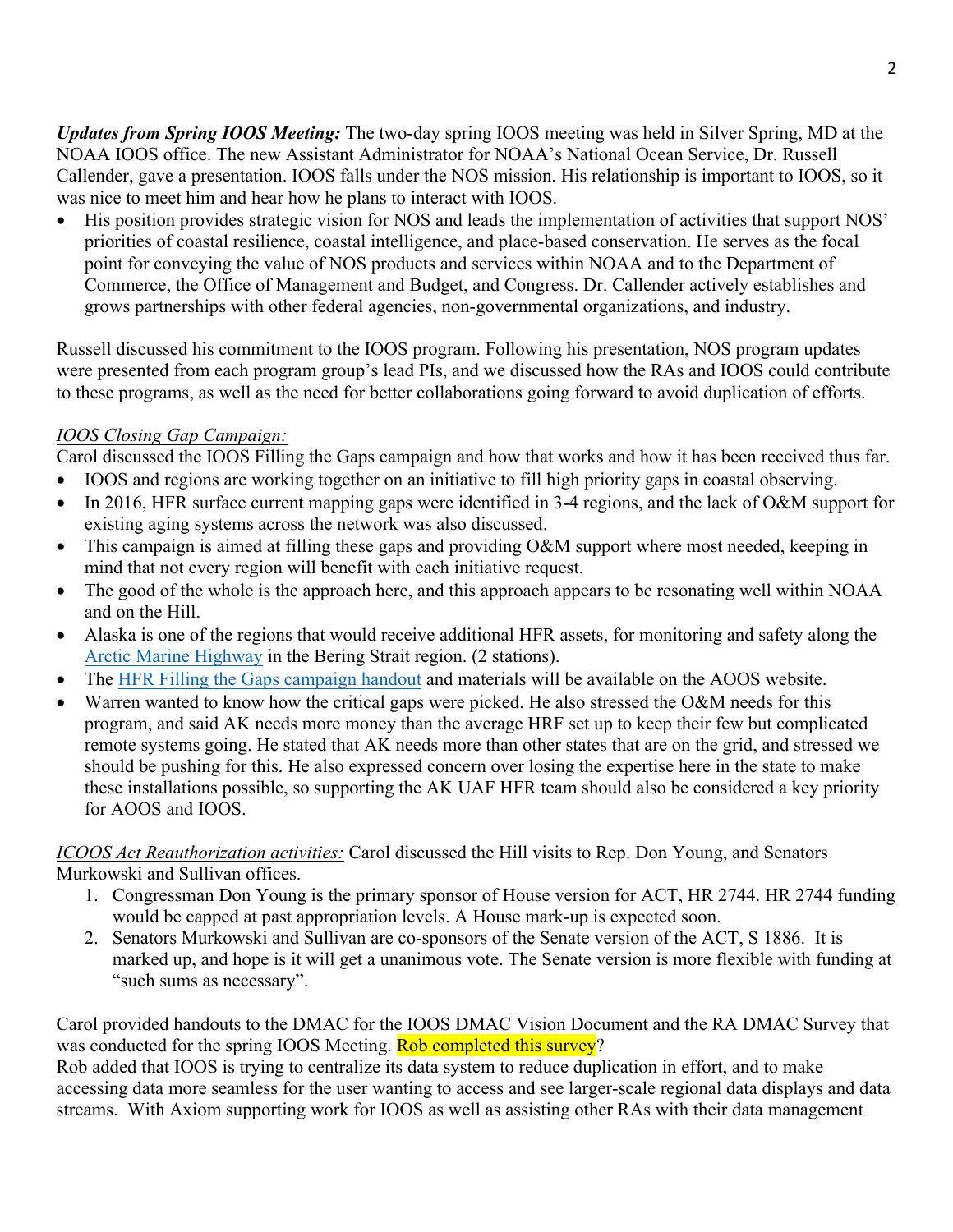services (CeNCOOS and SECOORA), AOOS can benefit from programmatic efficiencies and new products developed by these other programs.

*Ocean Sciences Meeting 2016:* Carol gave two presentations with PI co-authors (AOOS Project Principal Investigators) at the biennial Ocean Science meeting in New Orleans, Feb 21-26, 2016.

- 1. Talk title: Expanding Alaska's Remote Ocean Observing Capabilities Using Robotics, Gliders and Remote Sensing Technologies, which presented projects that utilize these technologies, and also some new profiling float data along a 2 year transect following the Aleutian Trench.
- 2. Poster title: What is going on up there? The Chukchi Sea Ecosystem Mooring. This poster described the AOOS instrumentation outfitting this mooring, and also presented preliminary results from the IOOS funded Ice Freeze-Up Detection Buoy deployed in 2015.

## **10:30-10:45 Break**

# **10:45 Data Team Report – Rob Bochenek, Axiom**

Rob discussed the new data center NCEI – National Center for Environmental Information. NCEI will be the umbrella organization for NOAA's three national data centers: NODC (Nat. Oceanographic Data Center, (including the National Coastal Data Development Center), NCDC (Nat. Climatic Data Center), and NGDC (Nat. Geophysical Data Center). NCEI will be responsible for hosting and providing access to comprehensive oceanic, atmospheric, and geophysical data and will be the Nation's leading authority for environmental information.

- They have a new army of software engineers to do more as well, like products and portals.
- Matt Biddle is on detail to the IOOS Program and will be coming to AK to develop more pathways to get AOOS data into NCEI, developing automated machine to machine ways to get data and metadata to NCEI without having to do the traditional process that involves lots of back and forth with word document exchanges. The plan is to streamline the data transfer process.
- Also, they want to develop a turbo tax style submission pathway from the research workspace. Example: we pull in data and capture information from ongoing programs. The campaign based programs that are typically shorter term, for example whale blubber studies, come in different forms (csv, Excel, ascii).
	- o AOOS/AXIOM developed a research tool for the workspace for the project, so Rob and Matt want to develop a way to make an automated conversion of such data into a format that can be easily fed to NCEI.
- While Rob was at the NCEI meeting, he gave an AOOS capabilities demo during two back to back 30 minute talks. Office of coastal surveys noticed the AIS work…OCS is going to bring \$60K to scale up the AIS capabilities developed by Axiom.
- NCEI Arctic Data Portal Plan: Hopefully there will be some collaboration and minimal duplication of efforts. Not all Arctic data is landing in the AOOS portal either. AOOS will be watching this and helping guide this effort where it can.

## *Questions:*

Warren asked what the relationship was between NODC, NCDC, etc. was. Rob explained they merged and now area all under the NCEI umbrella.

## *Update on the Arctic Domain Awareness Center (ADAC) at UAA:*

Rob started by reviewing for the DMAC what the ADAC program is and what it wants to do and intends to do.

• Rob presented some examples of what he demonstrated last November 2015, including visualizations of the Hycom Model and the NOAA Oil Spill trajectory model Gnome.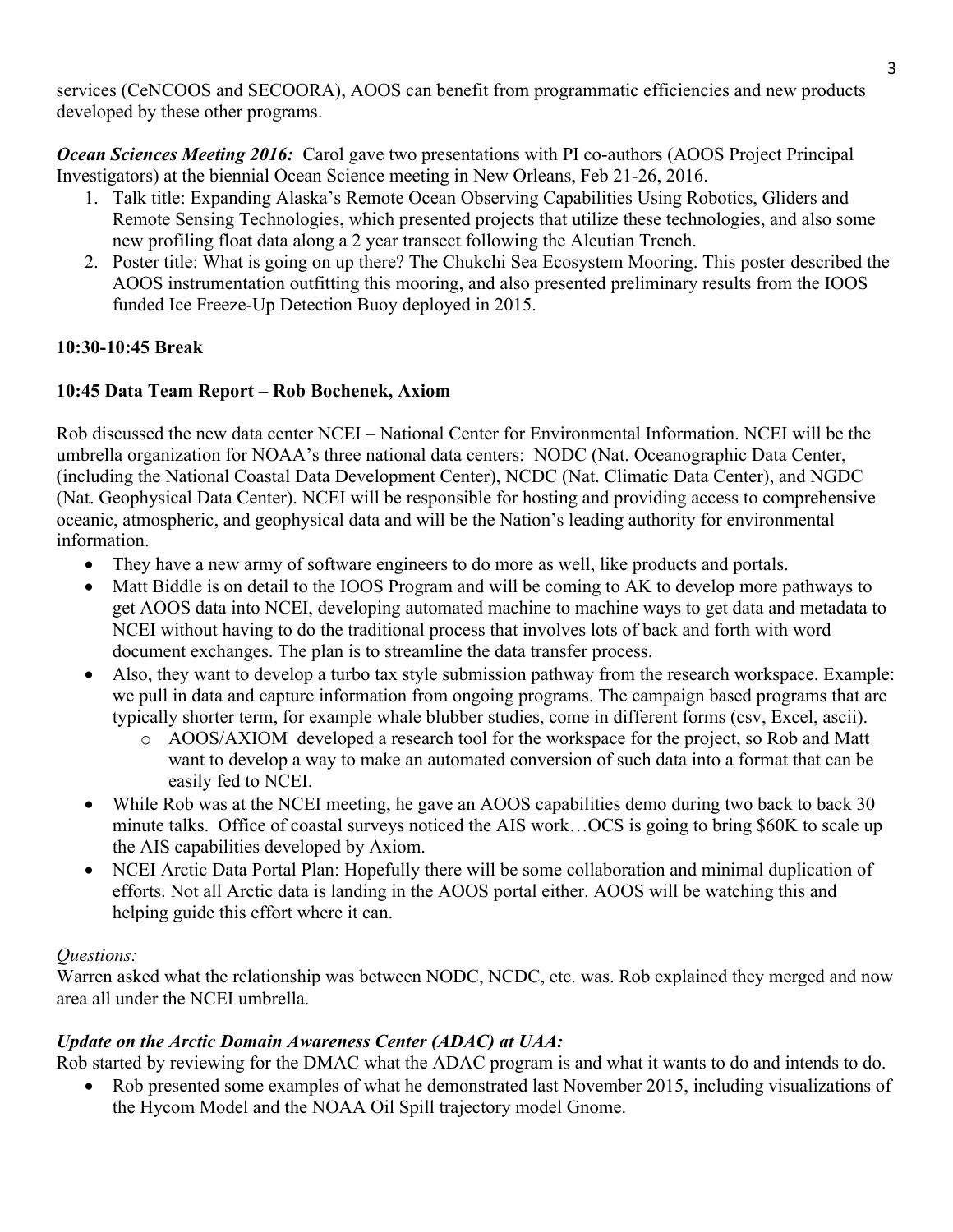- Axiom was working with the first team last fall, and in November 2015, at the ribbon cutting ceremony, they were required to demo the developed capabilities.
- ADAC now has a new Principal Investigator (Doug Causey) and a new Director (Randy "Church" Kee, Maj. General (US Air Force, ret). General Kee has a mathematics background.
- The challenge ADAC faces now is meeting requirements from the Department of Homeland Security which has tight timelines. Tight timelines can be difficult to impose in academic settings.

Question: Warren asked if UAF was involved with this effort. Rob said yes, now they are, but they were not originally. Tom Heinrichs is involved with the data, and Larry Hinzman has been brought in as Research Lead. Rob will put Warren in touch with Randy "Church" Kee. Randy seeks and wants more interactions with actual users of products. He wants ADAC to be "NASCAR," with everyone's sticker and logo affiliated with the project.

*NOAA ERMA Demonstration, January 2016.* Rob and Molly set up a meeting with Amy Merten and Office of Response and Restoration (ORR) staff in Seattle to discuss the capabilities Axiom developed as part of the ADAC contract Axiom had last fall, including a coastal inundation model from Tom Ravens at UAA and also the GNOME particle trajectory model runs and visualizations, and brainstorm what other services AOOS and ADAC could provide to ORR. ORR staff view ADAC and AOOS as a testbed for next generation capabilities, hoping that those capabilities could then become operational for groups like ORR. They have a lot of directives to bring back, and this is good for AOOS/AXIOM as it is what we want to do more of -- serve as a testbed for models.

## **11:30 Phil Mundy, DMAC Chair, joined the meeting (by Phone)**

*Beluga Portal*: This project portal contract will end March 2016, and the portal will launch in early April.

*Climate product development:* Axiom and AOOS (Carol) are working on the first generation climate product development for the AOOS website. Currently the plan is to release standard seasonal "climatologies" for data sets with 3+ years of continuous data, and expand user interface moving forward to allow the user more control on defined periods for producing long term statistical scenarios.

Comment from Peter Olsson: After discussing the precarious use of the term climatology, he suggested the term climatology is okay to use, as long as you say the number of years of data you are presenting in the climate product. i.e. 7-year climatology. Carol added that there are specific meanings to how the data are averaged and edited for this to be totally clear, so additional information on how the data were computed must be supplied in the documentation.

#### **Motion: Approve the DMAC Meeting Summary from November 2015 (we were waiting for Phil Mundy to join the call). Approved unanimously.**

#### **11:45 Lunch Break**

Peter Olsson showed Snotel station (mostly) generated precipitation maps for Southeast AK. (Peter Olsson and Rick Thoman generated these maps). He showed how the AK precipitation is normal except in a few areas in the SE.

12:00 Rob showing new capabilities during lunch:

IOOS Special Products and Projects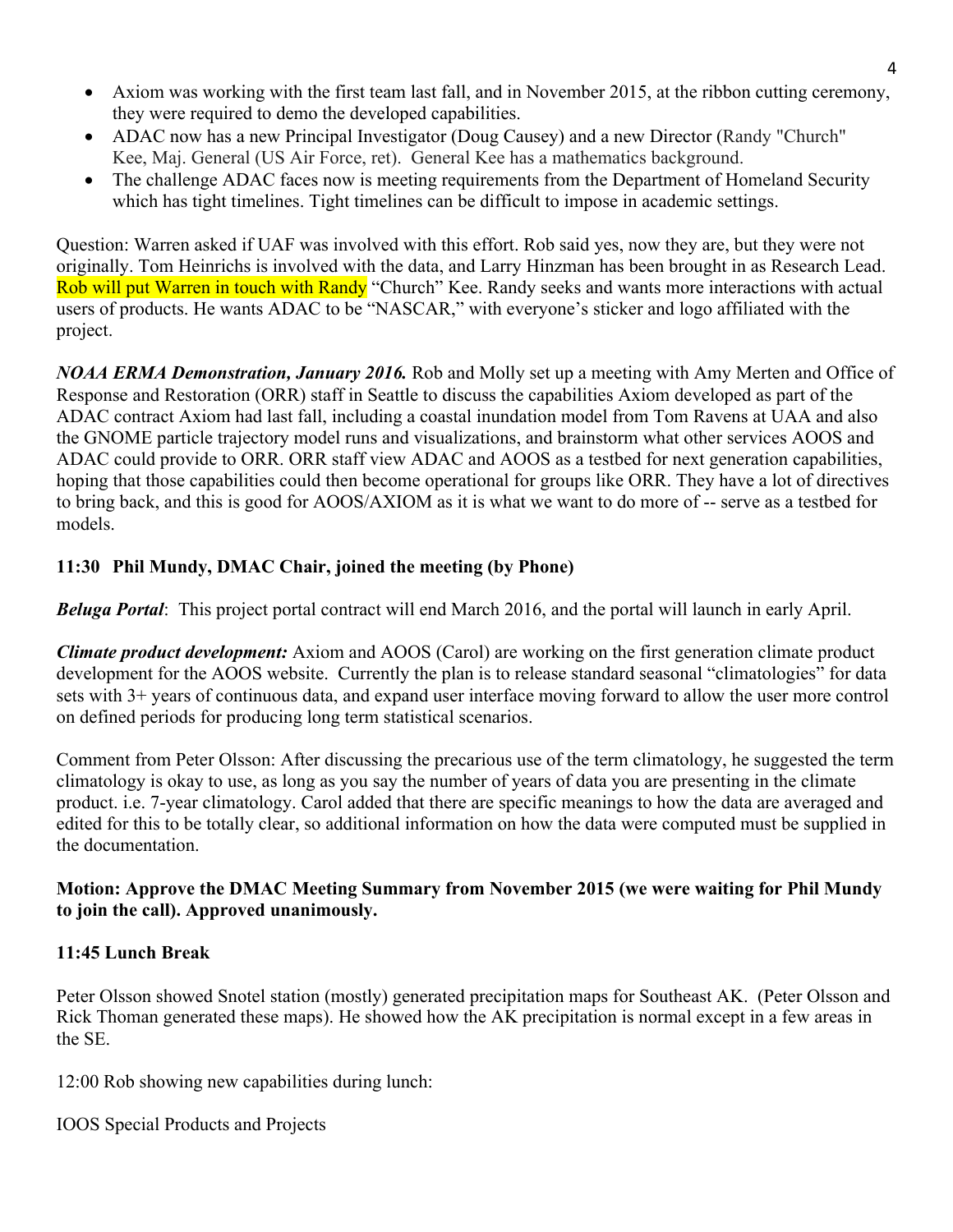- The entire US map, uses same tools as the more local AOOS Regional tools
- Ocean Sites mooring data "curtains" products... how can these be improved?
- 4-D glider plots that Axiom is developing using data from the IOOS Glider DAC....are these useful?

Rob discussed the North Pacific Research Board (NPRB) data additions now that Axiom is working with NPRB on their data management. These data will be added to the AOOS Ocean Data Explorer as well. NPRB has 700 research product data archives. AXIOM is helping them get it sorted. It amounts to about \$400 million worth of data, migrated into a research workspace. They plan to incorporate it like structured data, and Axiom will process some of their physical measurement data. Plan is to put into NETCDF and prepare to export it to NCEI federal archives.

Warren suggested that Axiom can include BOEM drifter data to compare to GNOME model.

Rob showed sea ice map predictions overlaid with AIS live feed and real time data streams for areas in the Bering and Chukchi Seas. (NOTE: this is for ADAC only, and is not currently available as an AOOS option).

### Steve Lewis: Suggested how to display data:

Min, Max current speed, mean and STDV…this would extract out of 4 shape files.

Rob tried to explain that we try to enable cloud based scripting…in R and Python, to write analytical workflows that produce the outputs the way they want. The Cloud based scripting environment is not running on a machine, whereas the scripts Axiom is using are being run on a high performance computer (thru research workspace). AOOS has structured data, and science project data.

### *PWS model discussion-does AOOS continue to support this model?*: Phil Mundy led discussion.

- Observational data from drifters deployed during two past PWS field verification experiments have shown that it is not that accurate for guiding oil spill response if it is not run in data assimilation mode.
- So why run it if not in data assimilation mode?
- Do we keep it or move on to some other need in the program?
- Scott was wondering if we are talking about moving the model somewhere else, which means we will be in same boat, or do we intend to just end spending on the model altogether to put money somewhere else.
- Phil mentioned recap from last minutes (November 2015) page 3, and wanted to remind group of that discussion for this conversation.
- Scott: still trying to figure out where to go with this model.
- Phil asked if the PWS model was using real data.
- Peter said JPL file was made from the WRF model data they output, and used as a boundary condition. JPL and TEXAS AM pick up the boundary conditions, but nobody seemed to know. Need to ask CHAO (action item for Carol and Molly).
- Scott Pegau talking points:
	- o Local community probably not aware of it, and probably not even able to use it.
	- $\circ$  If you quit modeling, you lose your acumen, and sad to see it go away, but if nobody is really using it, it is a valid question whether to move resources to something else.
	- o Last time he talked to NOAA spill responders…they don't use this model, they use their own and their own data sets (only NOAA) data. Scott said GNOME does incorporate the model data from other sources, and in field trials. Phil said that in the first PWS field verification experiment that NOAA did run their model in parallel with ROMS. Both failed to predict the path of the experiment's drifters, since neither model was doing data assimilation at that time.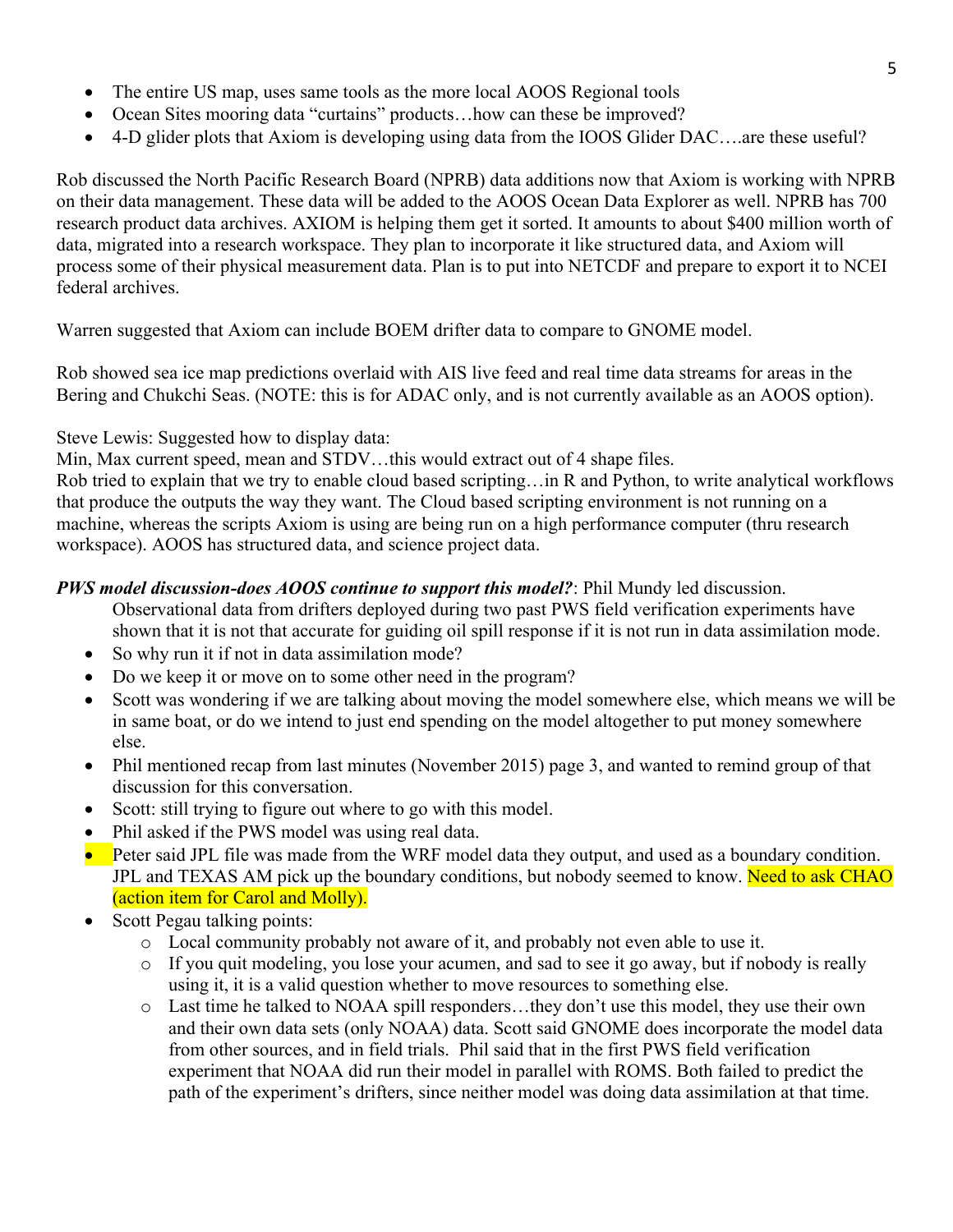- The question came up as to what other models are available or operational for PWS? What are the resources being used to run the Model? Best guess at the meeting was ~\$100K, but after the meeting it was found to be \$50K annually.
- For the 2009 PWS field experiment testing model (POM) against drifters, the model was run with data assimilation and was much more accurate at predicting drifter path.
- Comment was nobody here seems to know what is going on with this now, and a problem AOOS has in the modeling program are the targets are diffuse and there is no clear direction. Peter suggested this was an issue that needs resolving.
- Scott suggested we need to focus what the AOOS model mission is, what we want to get from the models (just model data or do we want to do anything live or more operational).
- POM model was run in 2009. The ROMS model has no data to assimilate…we need HFR data to really do it well.
- **ACTION ITEMS:** 
	- a. Carol, ask Chao if this is running in data assimilation mode.
	- b. What does it take to get accuracy, which is a question of what scale, and what additional observations are needed to accomplish that.
	- c. We should step back and see what we hope to get from the model…how much of state do you want to cover, and focus.
	- d. Models have value for specific purposes. Once AOOS has identified the intended purpose it may be possible to improve the model through validation experiments. If it is possible to fix weaknesses, then we should do so. If it turns out that AOOS does not have the capacity to fix the problems identified, then AOOS should move the funding elsewhere.
	- e. This seems to make sense. Can we make it accurate enough given our data resources in the state…and how do we define accurate enough? Is this in the AOOS mission and does AOOS have the capacity to do this financially? This was in fact done in 2009 through the PWS Field Experiment. The conclusion was that the model could only be validated with an ongoing extensive observation network. However, there did not seem to be funding support from the PWS user community (Alyeska, Coast Guard, etc.) and the AOOS Board was not willing to devote so many financial resources to PWS for the long-term.
- Rob said a fisherman claims to have improved his fishing success as he uses the temperature fronts to decide where to focus fishing efforts.
- Peter gets model feedback from users of his PWS WRF model... when it turns off.
- Action Item: AOOS should consider getting some stakeholder feedback on how people and groups are using the PWS model, what is the demand.
- Perhaps we can help outreach efforts on how to use ocean model data. Someone needs to talk about the oceanographic model. Fisherman want the models…they are positive about the model…PWS RCAC...they are running workshops Dave Goldstein and Orson Smith...and having Peter give talks on what you can expect from model output, what is realistic and not, and school them on the model use. We could do similar with our models.
- Carol will try to get onboard with this locally. Scott in Cordova.... volunteered to give a talk on the PWS model output.

13:30 Peter had to leave

Rob reviewed Workplan updates. DMAC meeting next summer, you will see some profound changes.

Warren...question on topic 5 – MARES project. What information can be used by AOOS?

• Axiom is collecting the entire data from MARES, tags and Argo feeds... raw data un-qaqc'd data from smooth tag and Argo tag…then secondary track including how to get from raw to secondary.